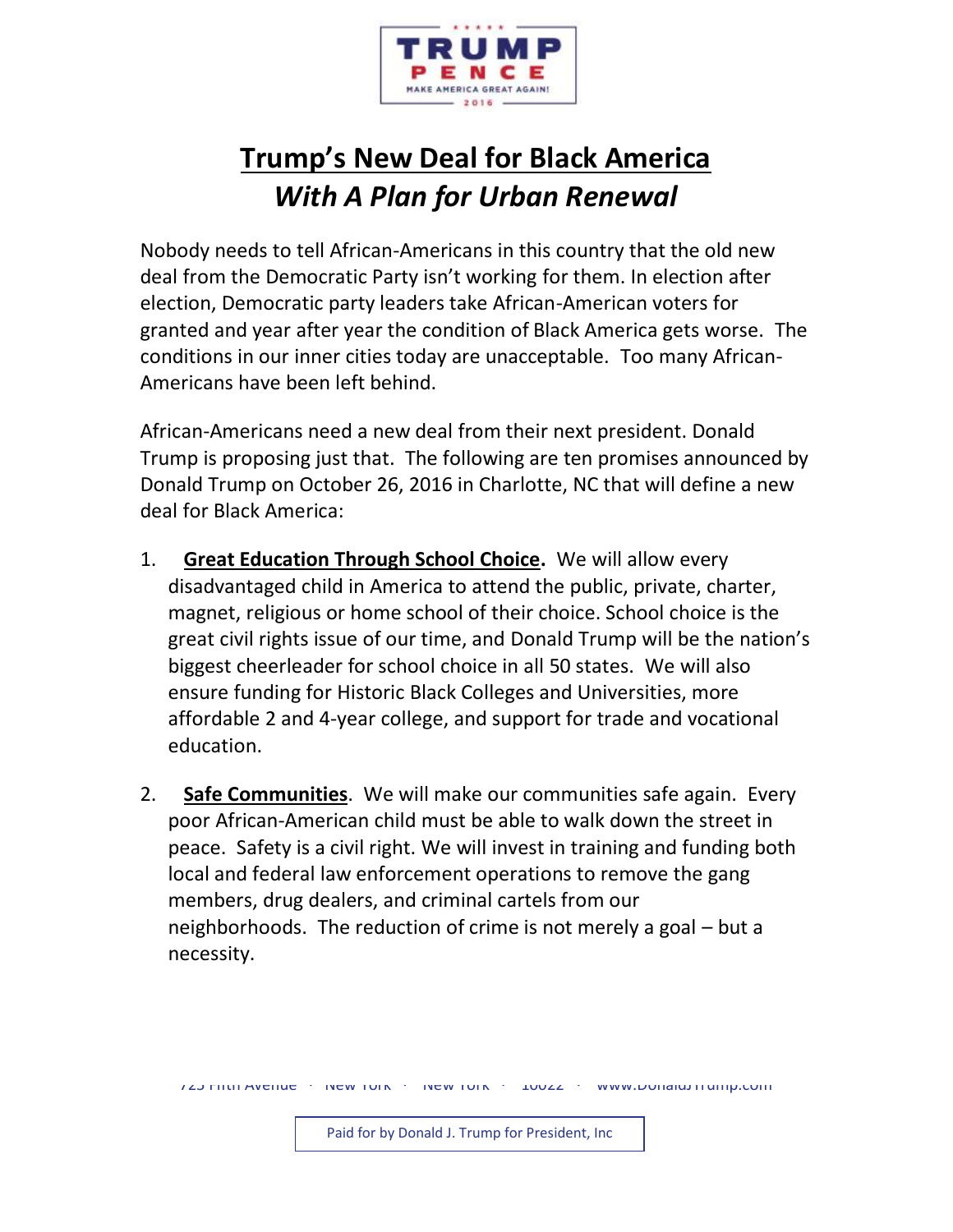

- 3. **Equal Justice Under the Law**. We will apply the law fairly, equally and without prejudice. There will be only one set of rules – not a two-tiered system of justice. Equal justice also means the same rules for Wall Street.
- 4. **Tax Reforms to Create Jobs and Lift up People and Communities**. We will lower the business tax from 35 percent to 15 percent and bring thousands of new companies to our shores. We will also have a massive middle class tax cut, tax-free childcare savings accounts, and childcare tax deductions and credits. We will also have tax holidays for inner-city investment, and new tax incentives to get foreign companies to relocate in blighted American neighborhoods. We will empower cities and states to seek a federal disaster designation for blighted communities in order to initiate the rebuilding of vital infrastructure, the demolition of abandoned properties, and the increased presence of law enforcement.
- 5. **Financial Reforms to Expand Credit to Support New Job Creation**. We will have financial reforms to make it easier for young African-Americans to get credit to pursue their dreams in business and create jobs in their communities. Dodd-Frank has been a disaster, making it harder for small businesses to get the credit they need. The policies of the Clintons brought us the financial recession – through lifting Glass-Steagall, pushing subprime lending, and blocking reforms to Fannie and Freddie. It's time for a 21<sup>st</sup> century Glass Steagall and, as part of that, a priority on helping African-American businesses get the credit they need. We will also encourage small-business creation by allowing social welfare workers to convert poverty assistance into repayable but forgive-able micro-loans.

725 Fifth Avenue · New York · New York · 10022 · www.DonaldJTrump.com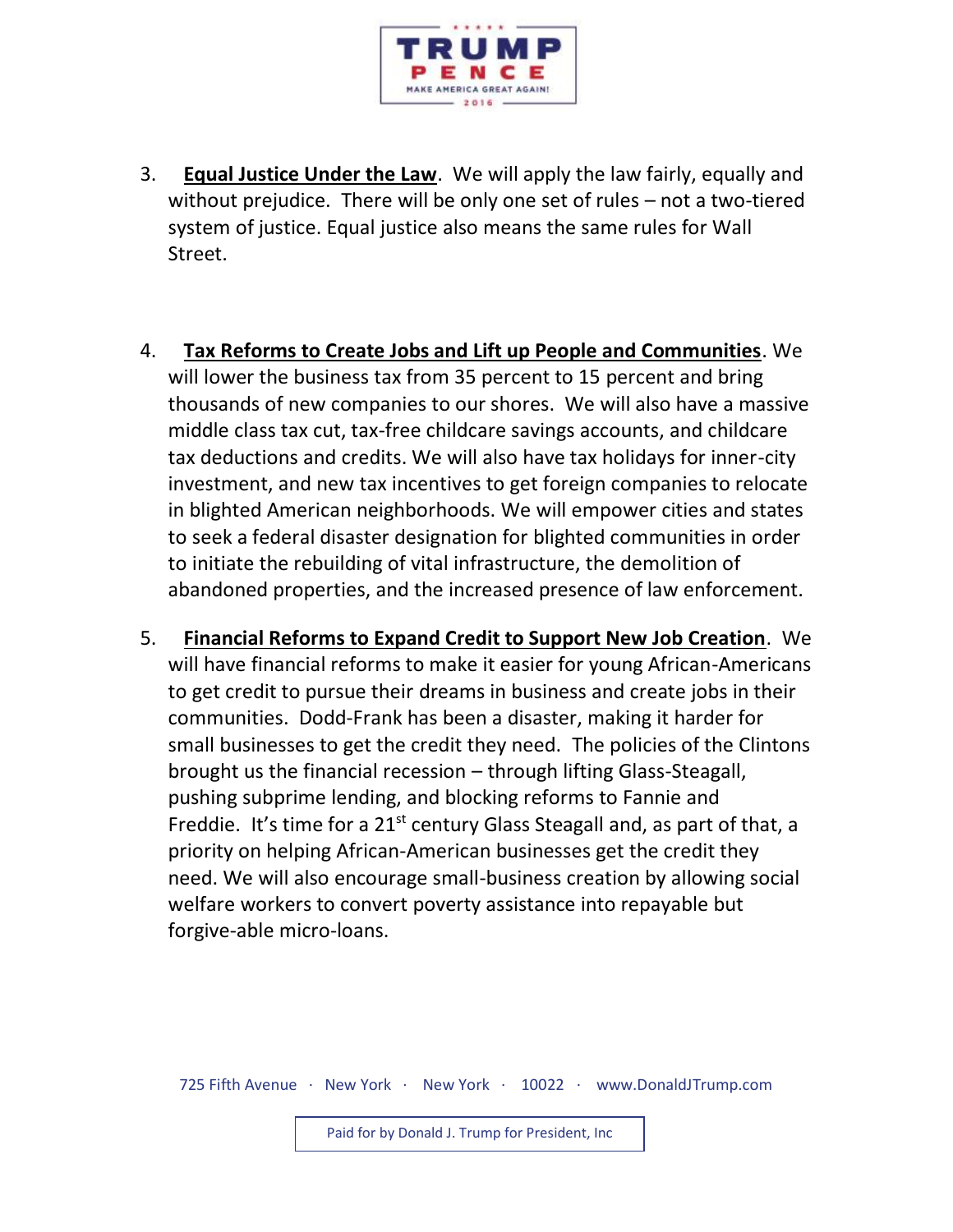

- 6. **Trade That Works for American Workers**. We will stop the massive, chronic trade deficits that have emptied out our jobs. We won't let our jobs be stolen from us anymore. We will stop the offshoring of companies to low-wage countries and raise wages at home – meaning rent and bills become instantly more affordable. We will tell executives that if they move their factories to Mexico or other countries, we will put a 35% tax on their product before they ship it back into the United States.
- 7. **Protection from Illegal Immigration**. We will restore the civil rights of African-Americans, Hispanic-Americans, and all Americans, by ending illegal immigration. No group has been more economically-harmed by decades of illegal immigration than low-income African-American workers. Hillary's pledge to enact "open borders," – made in secret to a foreign bank – would destroy the African-American middle class. We will reform visa rules to give American workers preference for jobs, and we will suspend reckless refugee admissions from terror-prone regions that cost taxpayers hundreds of billions of dollars. We will use a portion of the money saved by enforcing our laws, and suspending refugees, to re-invested in our inner cities.
- 8. **New Infrastructure Investment**. We will leverage public-private partnerships, and private investments through tax incentives, to spur \$1 trillion in infrastructure investment over 10 years, of which the inner cities will be a major beneficiary. We will cancel all wasteful climate change spending from Obama-Clinton, including all global warming payments to the United Nations. This will save \$100 billion over 8 years. We will use these to help rebuild the vital infrastructure, including water systems, in America's inner cities.

725 Fifth Avenue · New York · New York · 10022 · www.DonaldJTrump.com